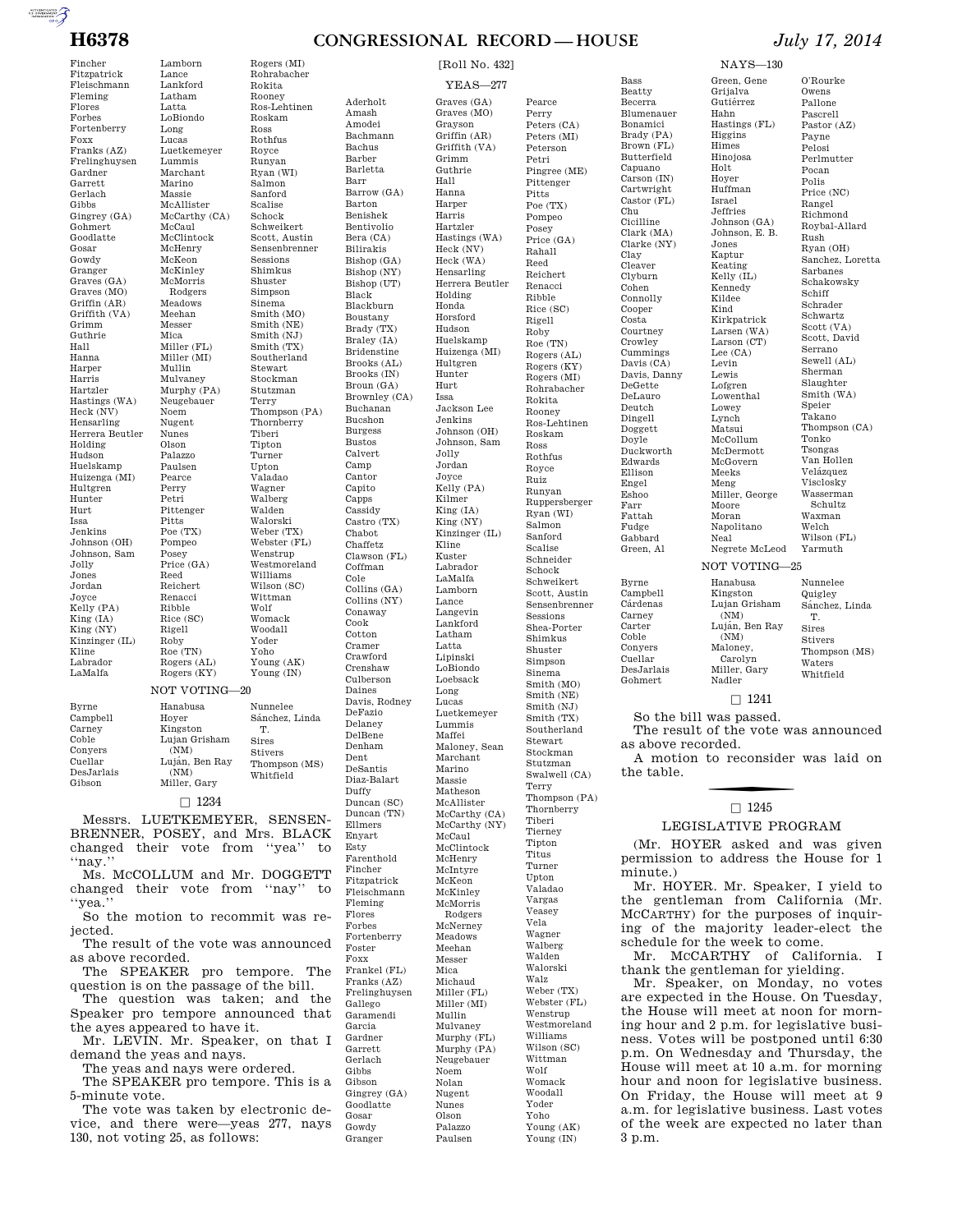Mr. Speaker, the House will consider a few suspensions next week, a complete list of which will be announced by close of business tomorrow and which, I am proud to say, will include additional bills to combat human trafficking.

In addition, the House will consider two bills to support innovation and enhance financial counseling in higher education: H.R. 3136, the Advancing Competency-Based Education Demonstration Project Act, authored by Representative MATT SALMON; and H.R. 4984, the Empowering Students through Enhanced Financial Counseling Act, authored by Representative BRETT GUTHRIE.

The House will consider H.R. 3393, the Student and Family Tax Simplification Act. It is a bipartisan bill, authored by Representatives DIANE BLACK and DANNY DAVIS, to ensure a simple and fair Tax Code so that students and families can afford a college education.

The House will consider H.R. 4935, the Child Tax Credit Improvement Act of 2014, authored by Representative LYNN JENKINS, to help low- and middle-income families save for child expenses.

Finally, the House will also consider legislation to address the growing crisis on the border and the reauthorization of the Terrorism Risk Insurance Act.

Mr. HOYER. I thank the gentleman for his information.

He mentioned, in closing, the Terrorism Risk Insurance Act. As the gentleman knows, that bill did not come to the floor this week as we may have thought it would. We think this bill is a very, very critically important bill that needs to be addressed before it expires at the end of this year.

As the gentleman probably knows, the Senate is expected to vote on the passage of their bill, as I understand it, today. I expect it to be a bipartisan vote, as TRIA has been a bipartisan vote in the past. I hope that we can follow suit with that quickly, so I am pleased to see that the gentleman says that that may well be on the agenda for next week. I don't know whether the gentleman wants to make any further comment, but we believe that is a very, very important piece of legislation for us to move.

I yield to my friend.

Mr. MCCARTHY of California. I thank the gentleman.

I did say ''may'' come up. We would always like to work together on any capabilities that we can on legislation that we move forward, and once the timing is finalized, the Rules Committee will announce a hearing on the measure to determine the process by which the bill will be brought before the floor.

Mr. HOYER. Again, I hope that we can do that as soon as possible. To the extent that we pass it before the August break, I think that will give confidence to the construction industry and confidence to municipalities in areas around the country. Hopefully, we can do that, as I said, sooner rather than later.

There is another matter that is critically time sensitive, in my view, Mr. Leader. As we all know, we have a humanitarian crisis on the border, and addressing this crisis is very necessary for us to do in a timely fashion. I think almost everybody agrees on that. The supplemental is not on the schedule for next week, but I am wondering whether or not you contemplate that supplemental. The Speaker had said we ought to do something before the August break. We have 3 weeks left to go, and I am wondering whether you could give us some insight into the progress of that supplemental that the President has requested.

I yield to my friend.

Mr. MCCARTHY of California. Again, I thank the gentleman for yielding.

As I mentioned, in the schedule announcement for next week, Members should be prepared for the possible consideration of legislation to address the ongoing border crisis. Once again, once the timing is finalized, the Rules Committee will announce a hearing on the measure to determine the process by which the bill will be brought before the floor.

Mr. HOYER. I thank the gentleman for that news. That is good news. Hopefully, we will be able to move on this next week because it is very important that we get this done as soon as possible because the crisis is posing immediate demands on our resources.

I would say to the gentleman, can he illuminate at all whether or not that supplemental will be limited to the resources necessary to confront the crisis?

I have heard some comments that there may be changes in the underlying law with respect to how individuals at the border are treated depending upon where they come from. While I think that both the administration and others have indicated that that matter ought to be considered, there is no doubt that it will be more controversial than, I think, the supplemental will be.

Can the gentleman tell me whether or not he expects the supplemental to include attempts to amend existing immigration law, or whether or not we can consider changes to immigration law in a more either comprehensive form or in an individual bill form and, perhaps, in conjunction with the border security bill that has passed out of the Homeland Security Committee in this House, as I understand it, on voice vote? I don't know whether it was unanimous, but I don't think there was opposition to it.

I yield to my friend.

Mr. MCCARTHY of California. Again, I thank the gentleman for yielding.

As the gentleman knows, there has been ongoing consideration of this.

As the gentleman knows, from this side of the aisle, many of our Members, including on your side of the aisle, have been to the border to see this crisis, and it is the intent that we solve this problem and solve it for the long term. So, as I did mention in the schedule announcement for next week, Members should still be prepared for the possible consideration of the legislation to address the ongoing border crisis, and we will keep you posted.

Mr. HOYER. Again, I would just reiterate that I think we both feel that we need to act on this, but I would urge the gentleman to urge his committees and his side of the aisle to bring the supplemental—and I talked to Mr. ROG-ERS about bringing the supplemental whatever that supplemental may entail, on the resources necessary to deal with the crisis and not to try to also deal with the legislative issue, which, I think, is a substantive issue. As you point out, on both sides of the aisle, people have raised this issue, but there is no doubt that that will slow down considerably the passing of a supplemental for the emergency money that is necessary today.

So I would hope that he would keep that in mind and that he would, hopefully, urge his party and his com-<br>mittee—the Appropriations Committee—the Appropriations mittee—to report out a clean bill at whatever levels they believe are appropriate for whatever objectives they believe are appropriate and let us deal with the resources now and the policy in a more considered way after hearings. I will be glad to yield if you want to respond.

Lastly, Mr. Leader and Mr. Speaker, we have talked about a Make It In America agenda. As the gentleman knows, there are some 70 bills that we have suggested as part of that agenda. We believe this House needs to focus on jobs, and it is still the main concern of the American people.

I know the gentleman, in telling us the schedule, indicated there are some bills on there that are trying to deal with jobs. It is my understanding that Representative SWALWELL's bill will be on the calendar next week as a suspension bill. I want to thank the gentleman for putting that on the suspension calendar, and I hope that I can work with him.

Mr. CANTOR and I had discussed some of the Make It In America bills, and I hope that I can work with him on these bills, which I think are bipartisan. Every Member of this Congress wants to see more jobs created and more stimulus to create jobs provided.

There is a particular bill that was going to be on the suspension calendar some months ago, and it has not yet made it. The gentleman and I have discussed it. Mr. LIPINSKI has a bill which deals with a plan for making America as competitive as it can be. That bill passed out of the last Congress unanimously out of committee, and it passed this House with over 350 votes. It has again passed out of committee overwhelmingly. I don't know whether there was a recorded vote or not, but it